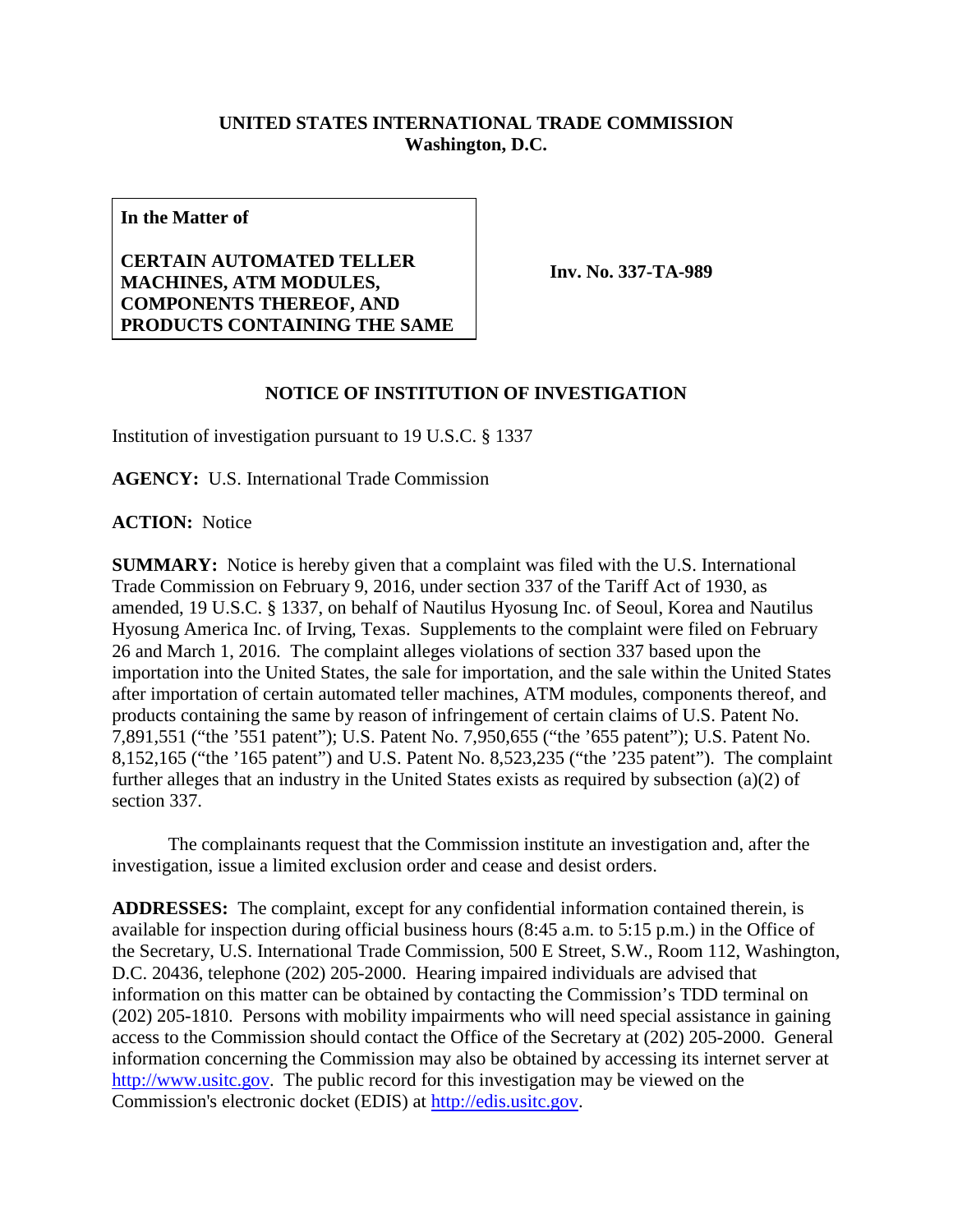**FOR FURTHER INFORMATION CONTACT:** The Office of Docket Services, U.S. International Trade Commission, telephone (202) 205-1802.

**AUTHORITY:** The authority for institution of this investigation is contained in section 337 of the Tariff Act of 1930, as amended, and in section 210.10 of the Commission's Rules of Practice and Procedure, 19 C.F.R. § 210.10 (2015).

**SCOPE OF INVESTIGATION:** Having considered the complaint, the U.S. International Trade Commission, on March 8, 2016, **ORDERED THAT** –

(1) Pursuant to subsection (b) of section 337 of the Tariff Act of 1930, as amended, an investigation be instituted to determine whether there is a violation of subsection (a)(1)(B) of section 337 in the importation into the United States, the sale for importation, or the sale within the United States after importation of certain automated teller machines, ATM modules, components thereof, and products containing the same by reason of infringement of one or more of claims 1-3 and 5 of the '551 patent; claims 1 and 6 of the '655 patent; claims 1-4, 6, and 7 of the '165 patent; and claims 1-3, 6, 8, and 9 of the '235 patent, and whether an industry in the United States exists as required by subsection (a)(2) of section 337;

(2) For the purpose of the investigation so instituted, the following are hereby named as parties upon which this notice of investigation shall be served:

(a) The complainants:

Nautilus Hyosung Inc. 281 Gwangpyeong-ro, Gangnam-Gu Seoul Republic of Korea

Nautilus Hyosung America Inc. 6641 N. Beltline Road, Suite 100 Irving, TX 75061

(b) The respondents are the following entities alleged to be in violation of section 337, and are the parties upon which the complaint is to be served:

> Diebold, Incorporated 5995 Mayfair Road North Canton, OH 44720

Diebold Self-Service Systems 5995 Mayfair Road North Canton, OH 44720